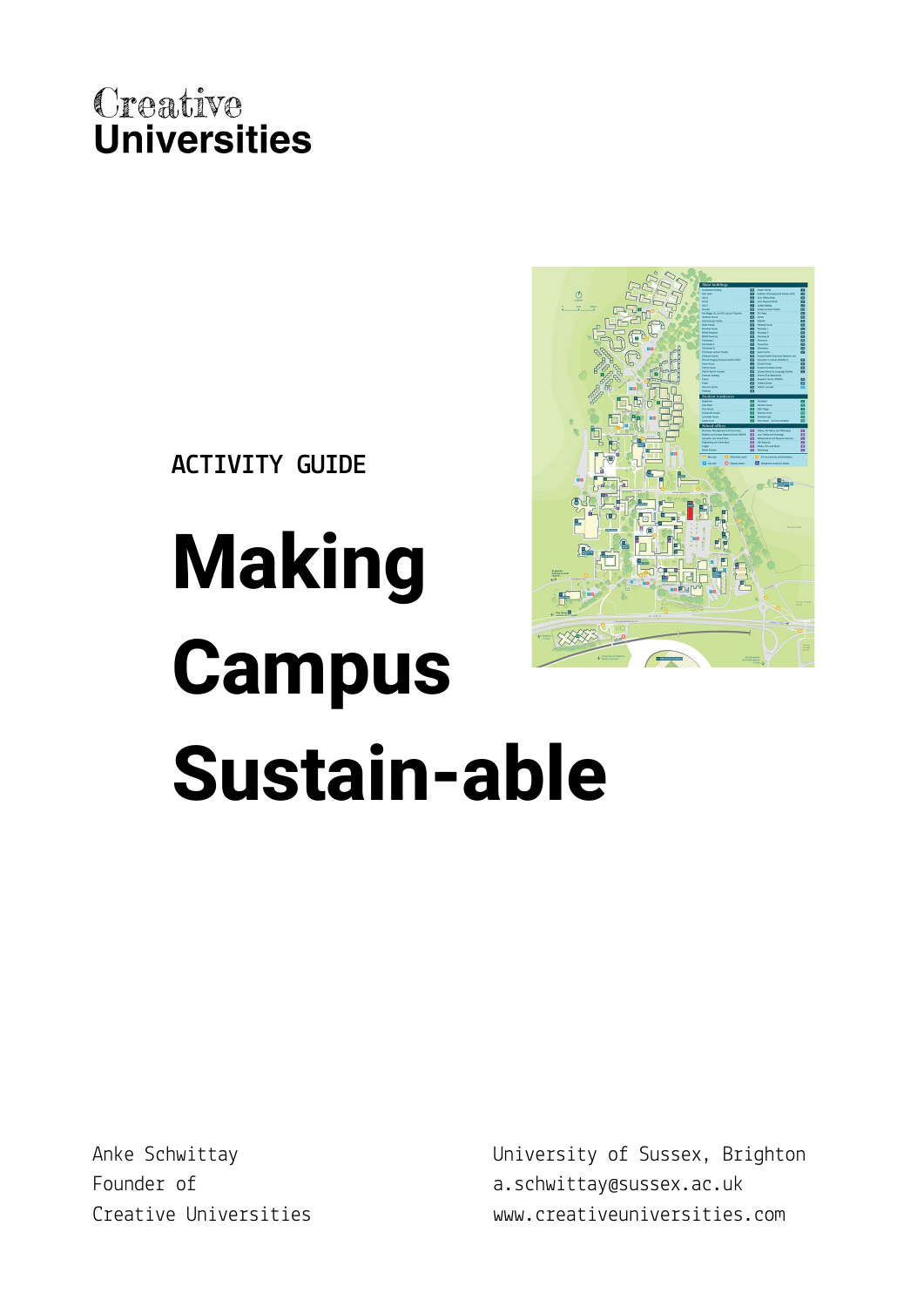## **AIM OF ACTIVITY**

In this activity, students research and map different infrastructures on their university campus, to think about how sustain-able they are and how to propose improvements to the university's senior management. Theoretically, the activity was framed through a seminar discussion of infrastructures as socio-technical systems and how their materiality, (in)visibility and accessibility are shaped by privileges and exclusions. Through the activity, I extended students' thinking to incorporate issues of sustain-ability.

I explain to students that the idea of sustain-ability comes from design scholar Tony Fry, for whom the hyphen makes explicit the need for things and actions to have the ability to sustain life in all its diversity and interdependence. I also use the term to critique mainstream ideas around sustainable development, which I discuss in the class preceding this activity.

I undertake this activity with students in my third year International Development module on Urban Futures; it would work in any social science class focusing on urban challenges or with engineering and design students.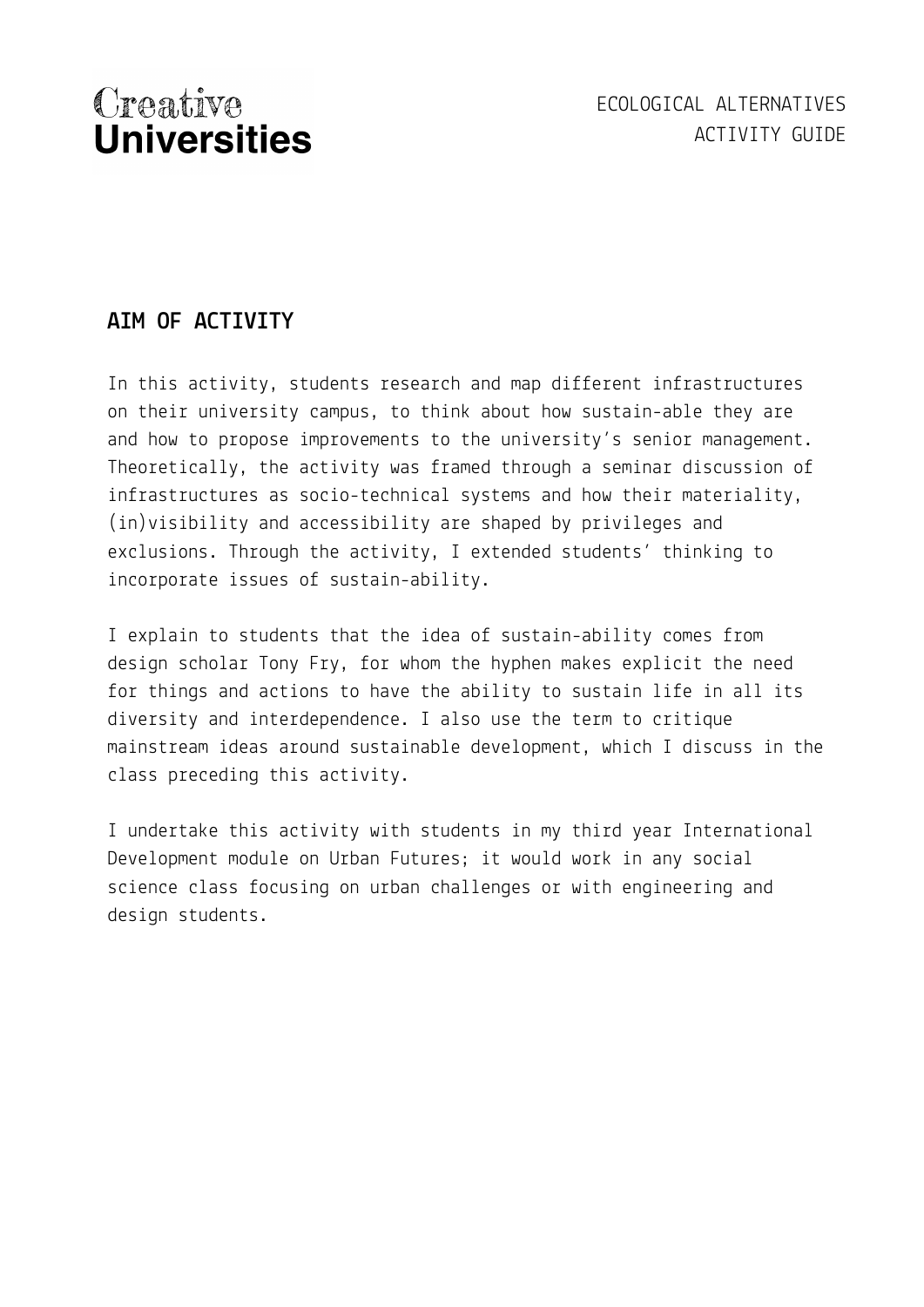## **ACTIVITY OUTLINE**

#### **1. Study an infrastructure of your choice (preactivity)**

To prepare for the activity, students had selected one of four infrastructures - water, transport, food, energy – the week before and undertaken preliminary research on how these are manifest on Sussex campus. They had also familiarized themselves with the university's sustainability policy.

#### **2. Explain workshop objective**

I explained that the aim of the activity was to bring knowledge about infrastructures home to students - all of whom had lived on campus during their first year and in subsequent years were on campus almost daily for classes - in experiential and material ways. Students were to walk across campus in small groups, following a route they had mapped out on large campus maps I had given them, and to mark down all instances of their chosen infrastructure they could find. Because this activity involved a self-guided, outdoor learning element, it was important to give students clear guidelines, in terms of times and activities, to keep them on track.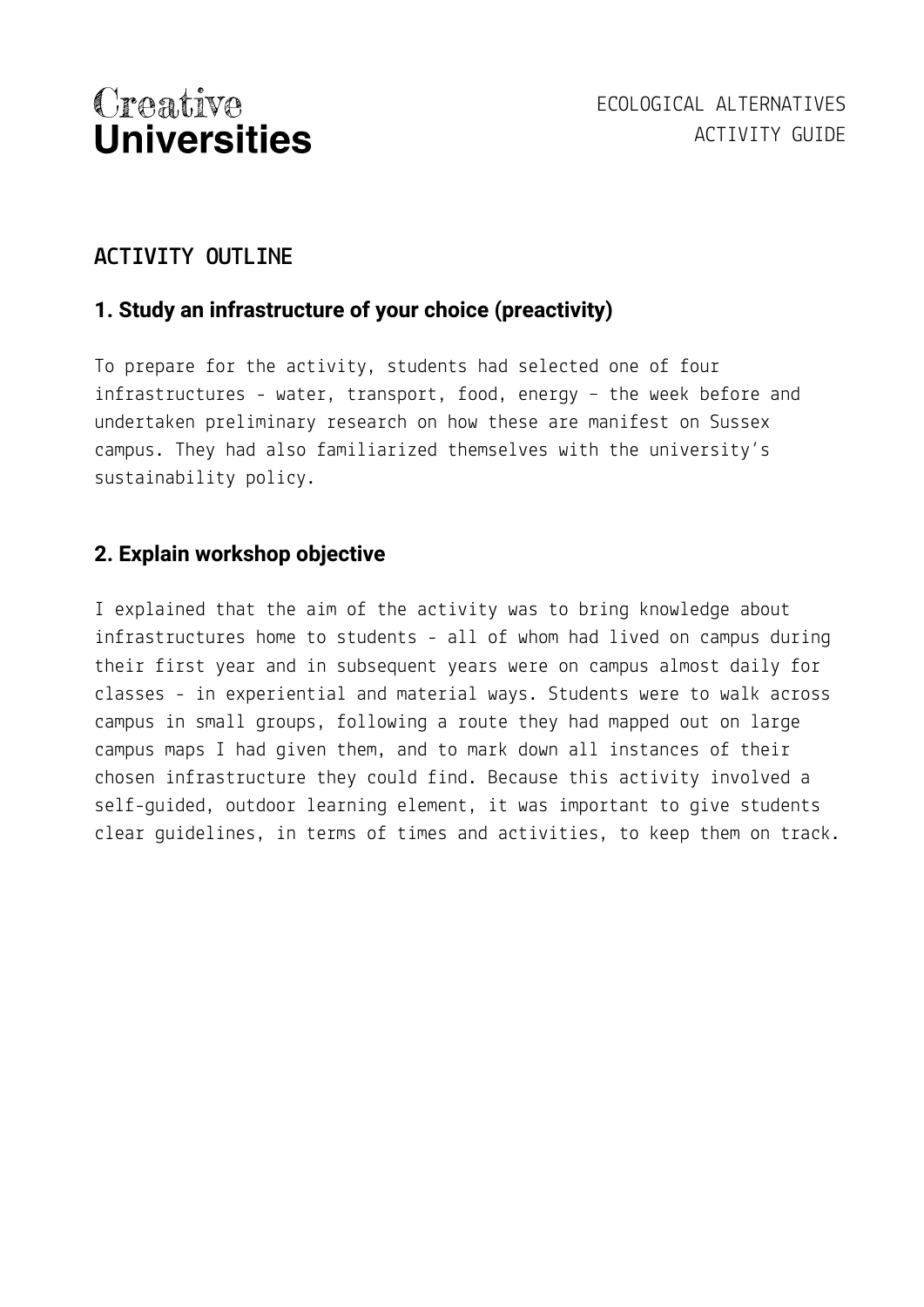## **ACTIVITY OUTLINE**

#### **3. Campus walking discussion**

In the classroom, groups of 3 - 4 students who had chosen the same infrastructure, got together to decided on the route they would. They then set off on a 25 minute walking discussion, using their maps to track their route and mark any physical manifestations of their infrastructure. In addition, they answered questions on a worksheet, also incorporating learnings from the pre-activity:

- In what state are the infrastructures?
- How are people interacting with them?
- How sustain-able do they seem to you?
- How do the infrastructures connect with their surrounding natural habitat?
- What signs of human-environment interactions did you see connected to your infrastructures?

In a technological adaptation of walking discussions called twalks, students can tweet their findings while they are walking.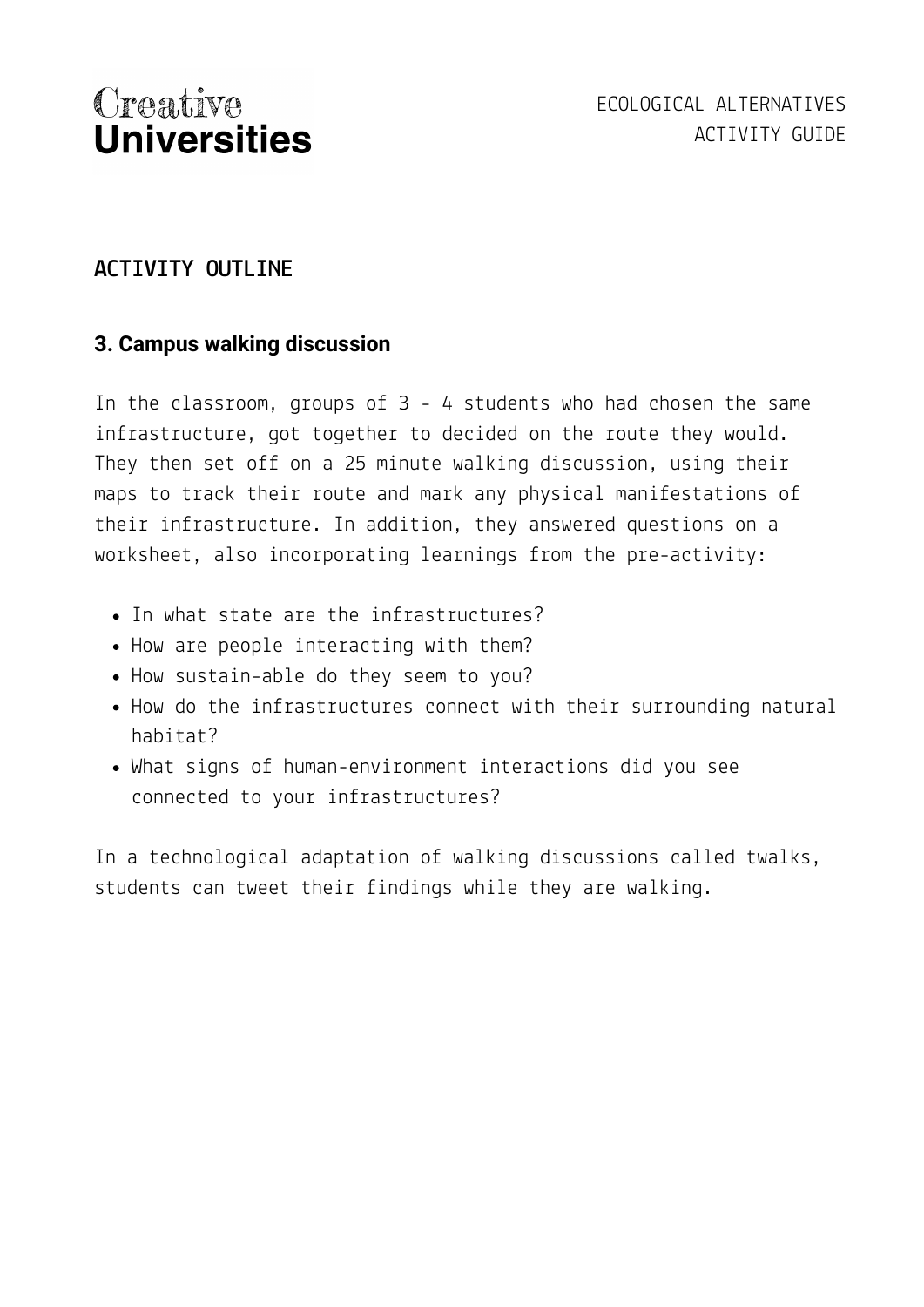## **ACTIVITY OUTLINE**

#### **4. Presentation**

Coming back to the classrooms, students translated the findings from their walk into presentations (if you had more than one group per infrastructures in larger classes, these can come work now). Presentations focused on showing what they had found and proposing forward-looking sustain-ability recommendations, which the groups presented to fellow students, who role-played a hypothetical senior leadership team.

These presentations could be extended to connect with other sustainability initiatives that might be happening on campus (such as Sussex' first-ever Sussex Sustainability Assembly which took place a few weeks after this workshop and was attended by the vicechancellor).

Students could also collaborate on a final map that would include not only human-made infrastructures but also natural elements or could challenge students to think how other-than-human perspectives might be represented, for example by working with different materials to expand on the two-dimensionality of drawing. Such a map could also become a space for students from different disciplines to come together for transdisciplinary discussions, outside learning and collaborative designing.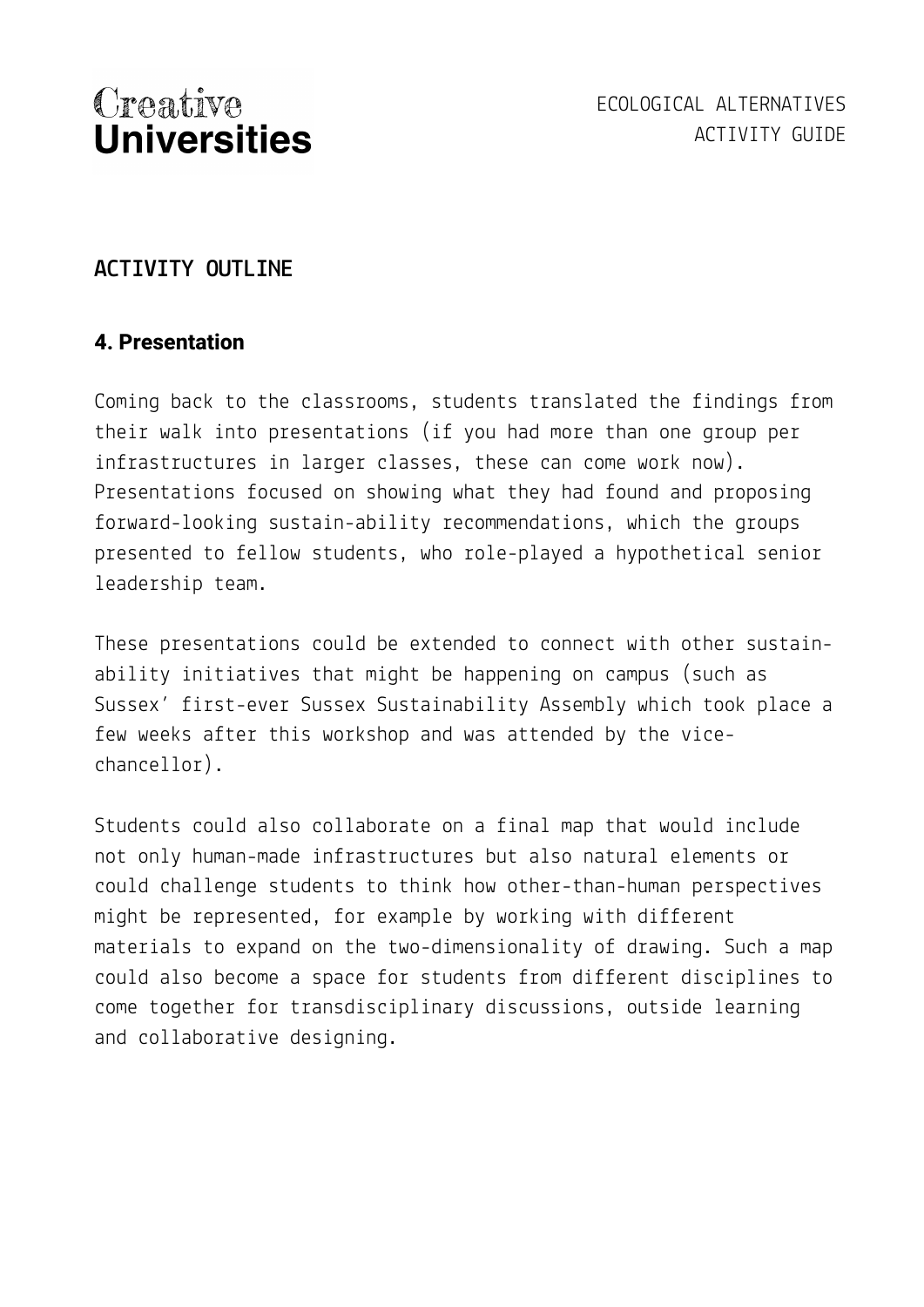## **ACTIVITY OUTLINE**

### **5. Debrief**

Each creative activity needs to followed by a collective discussion session in order to draw out students' learning and connect it to the larger topics of the class. I often do that in the following class, after sending students a short survey with some reflection questions.